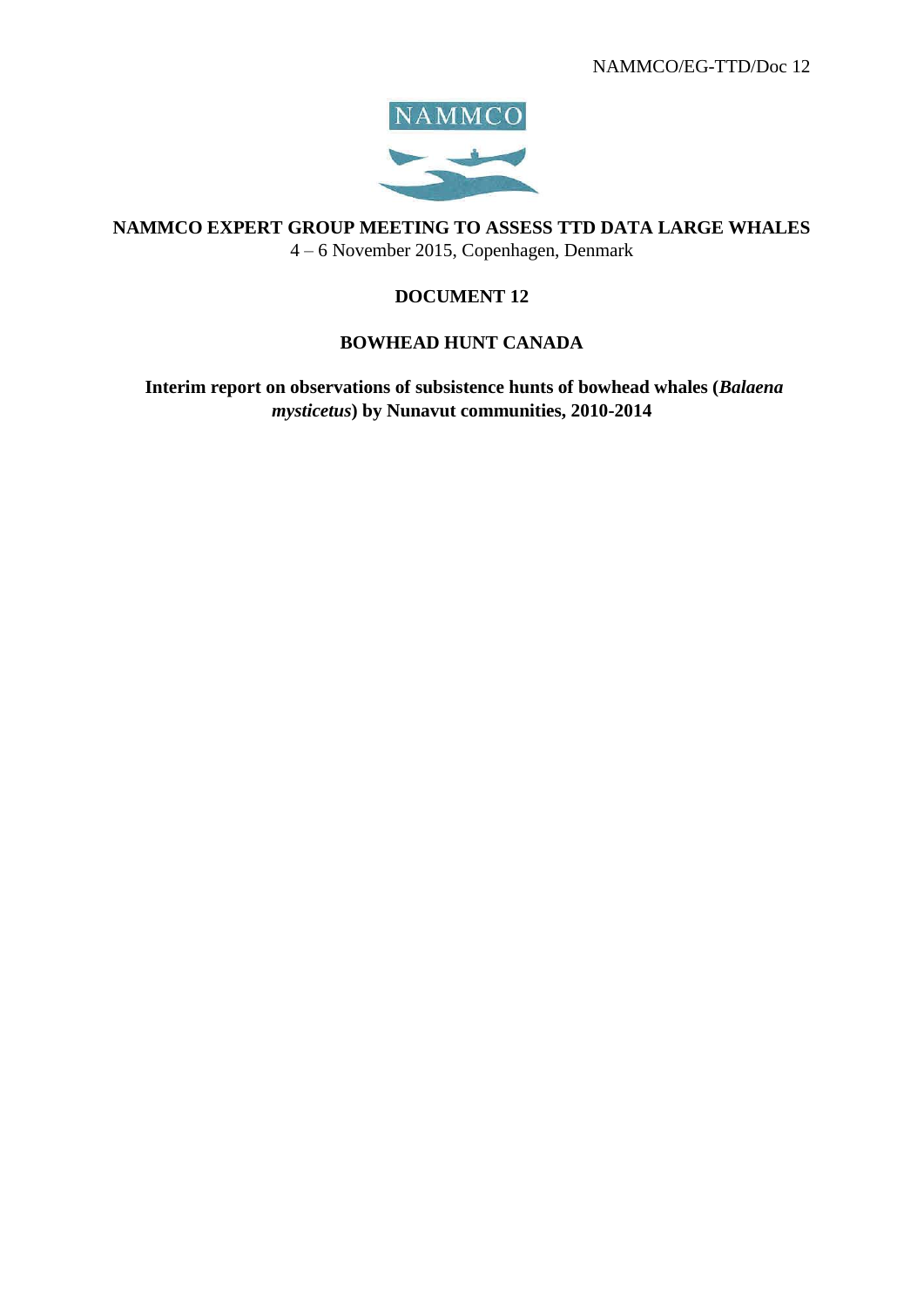# **Interim report on observations of subsistence hunts of bowhead whales (***Balaena mysticetus***) by Nunavut communities, 2010-2014**

Glenn Williams, Senior Wildlife Advisor, Nunavut Tunngavik Inc., Iqaluit, NU Simeonie Keenainak, Pangnirtung, NU Pierre-Yves Daoust, DVM, PhD, Canadian Wildlife Health Cooperative, Atlantic Veterinary College, University of Prince Edward Island

> "The reintroduction of whale hunts can not only be seen as empowerment of Inuit but also as a means of valorizing hunting and sharing practices as core elements of Inuit traditions." (Laugrand and Oosten 2015)

## **Introduction**

 $\overline{a}$ 

Inuit were already accomplished whalers more than 1000 years ago (McCartney and Savelle 1993). In areas where large whales, more specifically bowhead whales (*Balaena mysticetus*), were abundant, their harvest provided great benefits as a source of food, fuel, and material for shelter. Whale hunting also came to represent one of the highest expressions of Inuit culture. In the late  $19<sup>th</sup>$  and early  $20<sup>th</sup>$  centuries, whaling became a cooperative venture between some Inuit communities and European and North American whalers, whereby Inuit hunters would get the meat and bones from the whales while the whalers would get the blubber and baleen.<sup>1</sup> Whaling activities ceased in the early  $20<sup>th</sup>$  century as a result of overexploitation of populations of bowhead whales.

In the late 1970s, a 2-stock hypothesis for bowhead whales in eastern Canadian and western Greenland waters was adopted: Baffin Bay - Davis Strait or Baffin Bay stock, and Hudson Bay - Foxe Basin or Hudson Bay stock. In 2006, based on satellite tracking and genetic studies, this model was revised in favor of a single population, with sex-segregation between the two regions (mainly adult males and resting and pregnant females occupying Baffin Bay; and nursing females, calves and subadults in Hudson Bay) (Heide-Jørgensen et al. 2006, 2010). In 2006, the bowhead whale population in the eastern Canadian Arctic was estimated at 7309 (95% confidence interval: 3161-16900), from a few hundred at the end of commercial whaling (Cosens et al. 2006). This provided support for existing Inuit claims that numbers of bowhead whales have increased noticeably over the past decades.

Since 1994, Canada, under the Nunavut Land Claim Agreement, has sanctioned the taking of whales from the Baffin Bay and Hudson Bay stocks (Finley 2001). This is the only hunt for which Inuit hunters require a permit provided by Fisheries and Oceans Canada. It is also the only communal hunt in Nunavut. The current quota for this hunt for the whole of Nunavut is three animals, with a goal to extend this quota to five. Between 1996 and 2010, 13 bowhead whales were landed (and three more were struck but not landed). Nine Nunavut

<sup>&</sup>lt;sup>1</sup> Information obtained at Mirnguiqsirviit (Kekerten) Territorial Historic Park, Nunavut.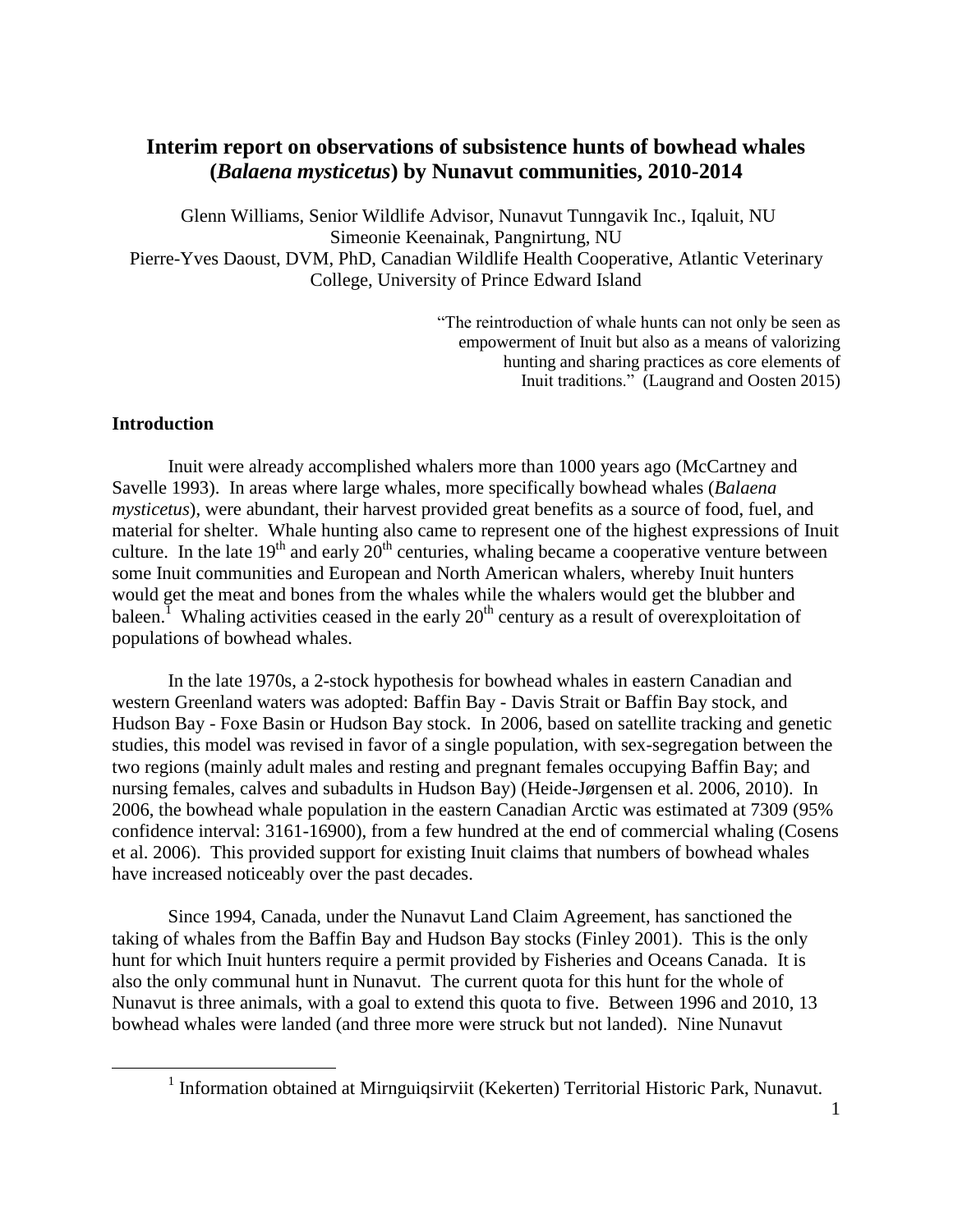communities and one community in Nunavik (northern Québec) participated, the hunt occurring between late July and late September (Koski and Ferguson 2012).

Coastal people have an intrinsic right to utilize marine resources, including marine mammals, provided that it is done in a sustainable manner and that it respects basic principles of animal welfare while ensuring the safety of hunters (NAMMCO 2011). Under the Nunavut Land Claims Agreement, Inuit are legally entitled to a subsistence hunt for bowhead whales, subject to legitimate conservation concerns (Dueck et al. 2006). Traditional hunting methods may stand to benefit from scientific findings and technological developments, but proposed modifications to these methods must take users" knowledge into account. The harvesting of bowhead whales also gives science an opportunity to benefit from both access to the whales and the hunters" knowledge and observations.

Penthrite (pentaerythritol tetranitrate) has been used for many years as a substitute for black powder in grenades used for the commercial hunt of minke whales (*Balaenoptera acutorostrata*) in Norway. Since 1988, it has also been used in subsistence hunts for bowhead whales in Alaska, USA, and more recently for similar hunts in Nunavut, Canada (Øen 1995; Knudsen and Øen 2003; Anonymous 2009; Williams, personal observation). Penthrite is a supersonic explosive that detonates at a speed of 6500-8400 m/s (i.e., faster than the speed of sound), producing a gas volume of more than 6000 times the original mass. According to Knudsen (2005) in relation to the Norwegian hunt for minke whales, if the grenade detonates in an area ranging from the mid-chest and forward to the skull, nearly 100% of the whales lose sensibility immediately or very rapidly through acute traumatic brain injury (TBI) caused by the oscillating pressure waves generated by the grenade"s explosion, in addition to direct damage this explosion inflicts on other organs such as heart, major blood vessels, and lungs. Pressure waves generated by the explosion travel via the blood to the spinal cord and brain, resulting in a severe increase in pressure within blood vessels of the brain and spinal cord and the meninges that cover them and causing rupture of these blood vessels (Knudsen and Øen 2003). However, this is more likely to occur with an explosion within body cavities than within relatively firm tissue like muscle, which may cushion the pressure waves. Penthrite is also non-toxic, and it does not affect the usefulness or taste of whale meat because it does not dissolve in water and upon detonation it breaks down into natural gases and water. It is also thermally the most stable and least reactive of its category of explosives (Anonymous 2009).

This document reports on close observations of bowhead whale hunts conducted by five different Inuit communities between 2010 and 2014. Each of these hunts was monitored closely from start to finish by independent observers, and subsequent dissection of the animal was also monitored closely by an experienced wildlife pathologist, with the objectives of better understanding the effects of the different tools used at the hunt and, where possible, make recommendations that will lead to a shorter time to death (TTD) of hunted whales. Time to death is an internationally accepted measure when discussing animal welfare issues pertaining to the killing of animals. By quantifying the time taken for an animal to die, it gives an indication of the efficacy of a killing method, which in the context of the hunt for large whales is important not only from the perspectives of conservation and animal welfare but also from that of hunter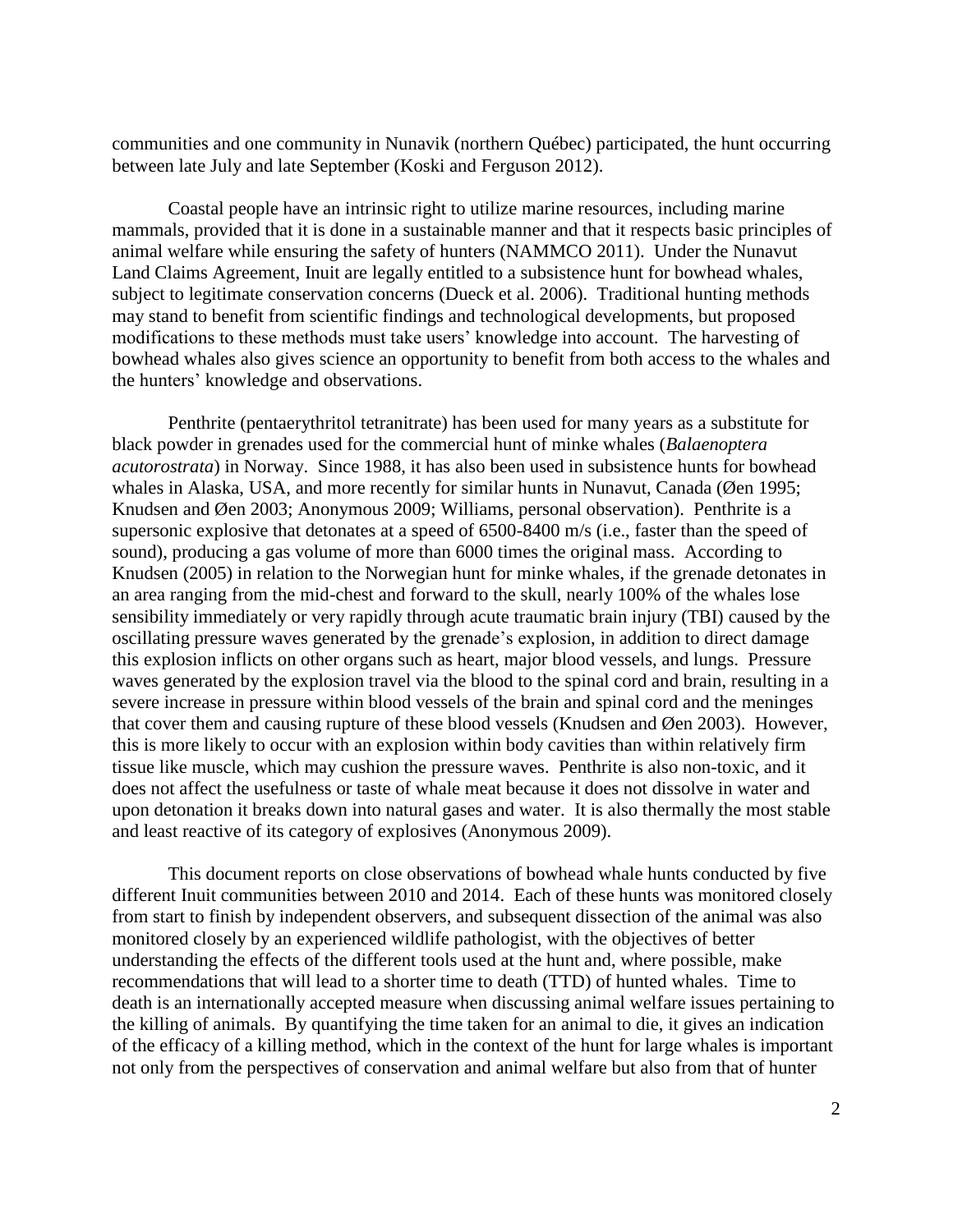## safety (NAMMCO 2011).

## **Methods**

The bowhead whale hunts in Nunavut are licensed by the Government of Canada"s Department of Fisheries and Oceans (DFO). The Nunavut Wildlife Management Board established an annual total allowable harvest of three landed whales or six strikes for the Inuit of Nunavut. Each of the three Regional Wildlife Organizations (RWO) (Qikiqtaaluk, Kivalliq, Kitikmeot) makes an allocation of one whale or two strikes to the Hunters and Trappers Organization (HTO) of individual hamlets that have made an application for a hunt in that region. Once the RWO has made the allocation, the community HTO begins planning and organization of the hunt. The bowhead whale hunts in Nunavut are a communal hunt, where the catch is shared and distributed to the whole community.

The community HTO is required to prepare a hunt plan and budget for the bowhead whale hunt. The hunt plan describes who is appointed from the community to participate in the hunt (Captain, crew, helpers, etc.), the location of the hunt, a list of required equipment, safety measures, and the process for flensing and dissecting the whale. The budget identifies cost estimates and funds available (from donations, fund raising, and contributions) and must be balanced. The hunt plan and budget are then reviewed and approved by the RWO prior to the license being issued by DFO. The HTO selects four to seven boats to participate in the hunt. Each boat has a driver, harpooner, linesman, and assistant, and it is required to have a harpoon (sometimes two) with line and float attached, at least one anguvigaq (lance with a wooden handle approximately 1.2 m long, and a metal portion with pointed head, between 1.5 and 2 m long), and a large calibre rifle. The 'designated' harpooner has the darting gun (modified harpoon; see below) and two penthrite grenades (Figure 1) on board in addition to the previously mentioned equipment. The hunt plan also identifies a supervisor for flensing and processing the whale once it is landed at the flensing site. The supervisor is responsible for the flensing crew and the required equipment.

Nunavut Tunngavik Incorporated (NTI) supplies the penthrite grenades and darting gun to the Captain and designated harpooner. Prior to the hunt, the Captain, designated harpooner, and crews are given instructions on the procedures for safe handling and deployment of the grenades. These training sessions include a review of bowhead whale anatomy with described "landmarks", sharing of observations and lessons learned from previous hunts, descriptions of recommended killing methods, and safety considerations.

A darting gun is used in order to deploy the penthrite grenade into the whale. Darting guns that are used in Alaska are of the same design as those used by American Whalers in the 1860s, which were made of brass. In order to safely deploy the new penthrite grenades, a modified steel barrel is required on the darting guns. In 2006, a few Nunavut Whaling Captains participating in a workshop with a gunsmith designed a new darting gun that uses a bolt and receiver from a Remington model 700 with a modern shear type trigger mechanism and a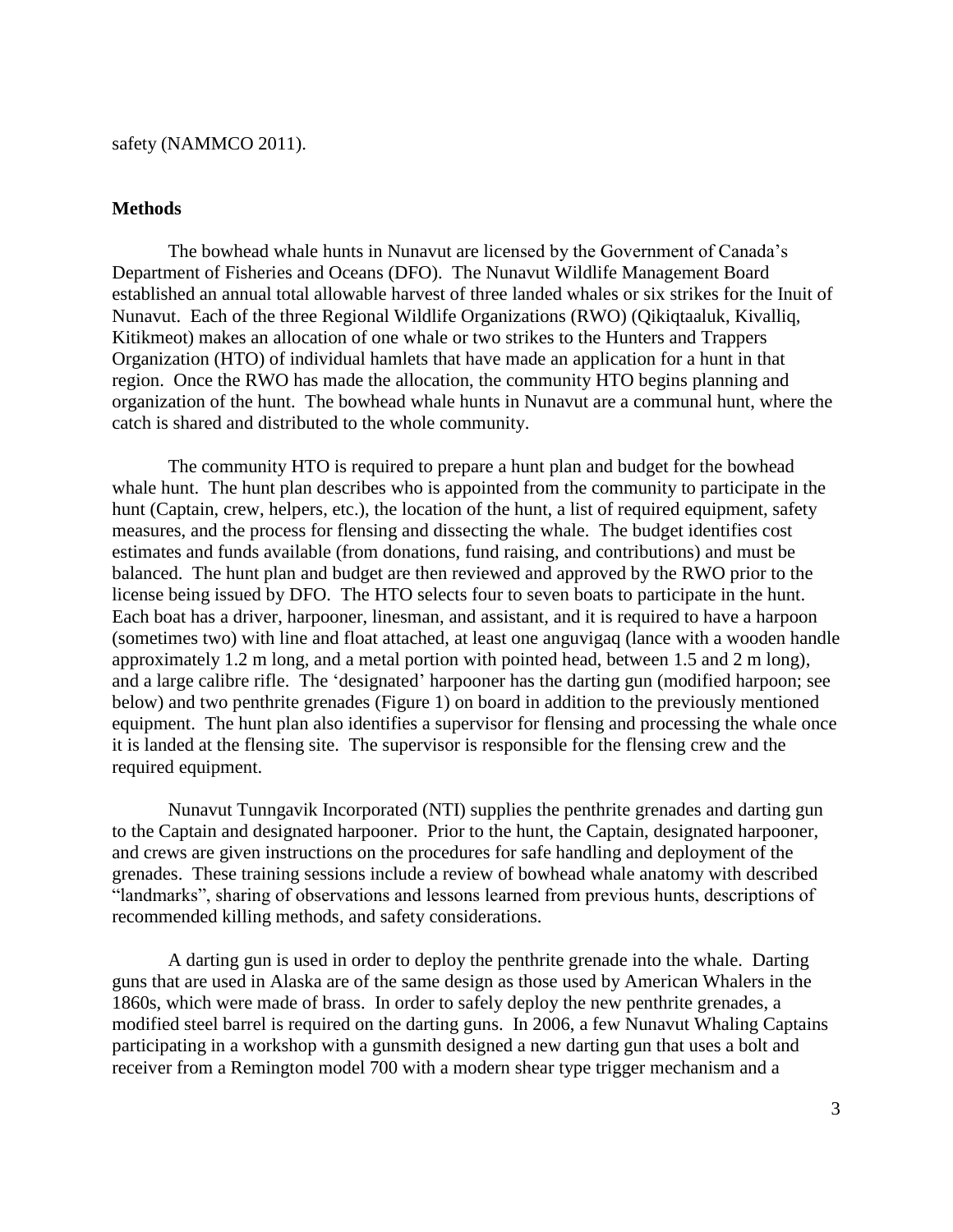chamber and barrel that are made of weapons grade steel. The new darting gun is chambered for a .458 Winchester Magnum cartridge. This cartridge holds a black powder charge which pushes the grenade into the whale when fired. A shoulder gun cannot be used to deploy the new penthrite grenades as there is no fletching to stabilize the grenade in-flight. Therefore, deployment is limited to using a hand-held darting gun attached to a 3-m pole.

The penthrite grenade, containing 20 g of explosive, is equipped with a sequenceactivated detonator with a 4-5 second delayed fuse. This safety feature is designed to ensure that the grenade is embedded in the whale before detonation. The grenade and detonator are two separate pieces that are threaded together just prior to being deployed (Figure 1). This allows for transportation, handling, and storage of the grenades and detonators in the safest possible way.

Initially the .458 'pusher' cartridge was loaded with 68 grains of black powder 'FFF'. Based on the observations made on bowhead whale hunts in 2005, 2006 and 2007, as well as information from Alaskan Whaling Captains, the pusher charges were increased to 72 grains. The depth of penetration of the grenade into soft tissue is determined by the size of the charge, provided that the grenade does not strike hard tissue (ribs or vertebrae). It has been determined that a 72-grain charge is optimal for large and medium sized whales. With smaller whales, there is a greater chance of the grenade passing through vital areas (see hunt #3) or passing right through the body and detonating outside the whale"s body. As the pusher charges are prepared in advance of the hunt, it is not practical to load charges at or during hunts. The preparation of two or more different charges has been considered but not applied in order to avoid confusion on the harpooner"s part. With placement of the grenade at the base of the skull/neck area, the probability of the grenade passing through a smaller whale is greatly reduced.

### **Results**

Table 1 provides the locations and details of the hunts and observations on the harvested whales. The events surrounding each of the five hunts differed somewhat and therefore provided various opportunities to assess the efficacy of the tools used.

#### *Description of hunt and behavioural responses*

Striking the whale with the first harpoon and float represented the first important step of the hunt as it facilitated constant pursuit of the same whale by the boats, thus accelerating its oxygen debt. In all instances, the whale"s reaction to the strike from the first and subsequent harpoons was relatively minor. These strikes did not elicit a sudden escape behaviour. On the contrary, the whale would typically slow down and remain on the water surface, occasionally slapping flippers or tail on the water. However, in two of the hunts the whale took evasive action with its tail in order to prevent the boats from approaching and striking with the harpoon gun. One whale positioned itself near shore with head and body close to shore and the tail at or above the water surface towards the boats. The other whale was swimming slowly on the surface near pieces of pack ice with the tail on the water surface, and as boats would approach the tail would be moved laterally across the surface in an attempt to strike the boat. This type of behaviour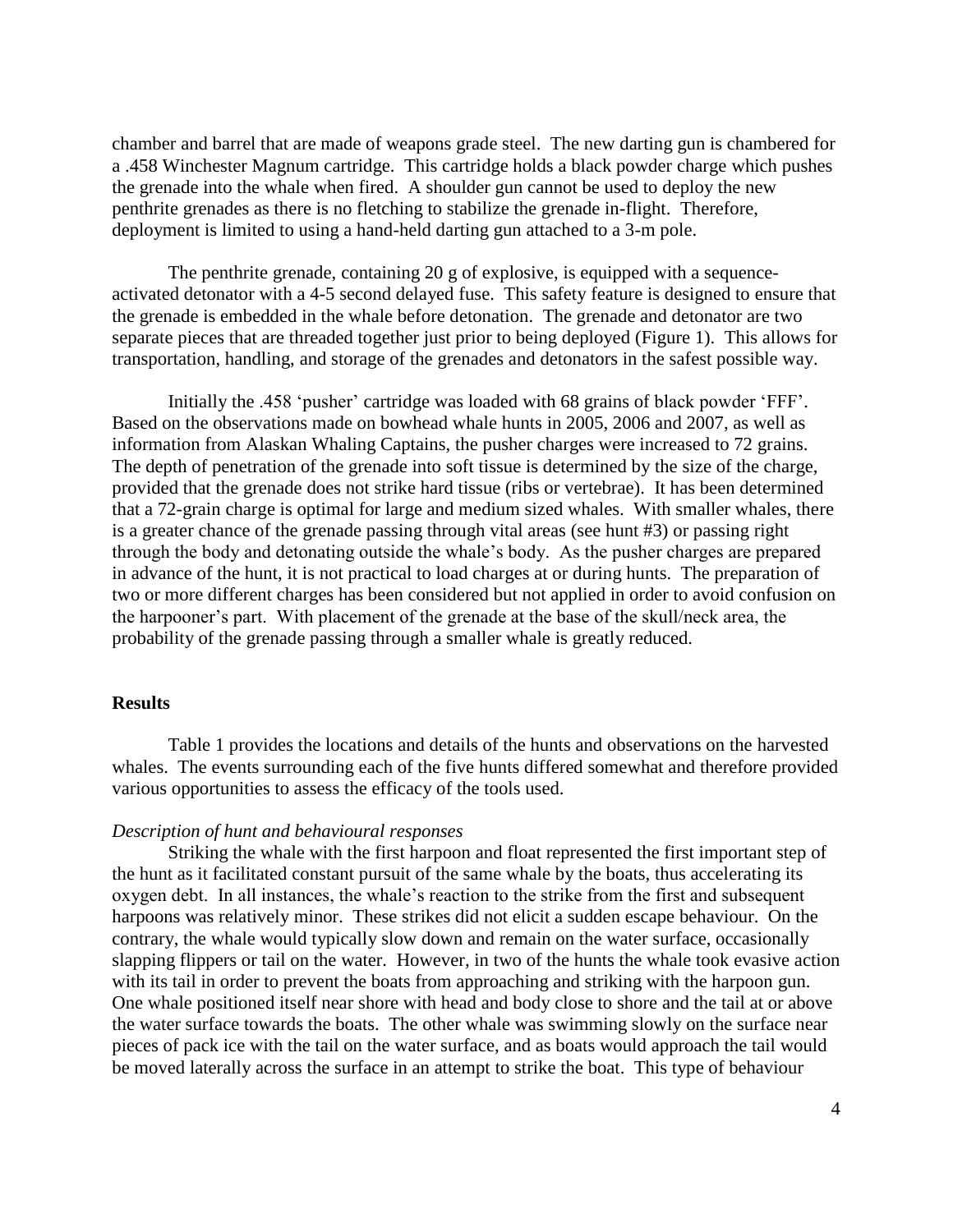increased the TTD as the hunters in both situations had to reposition the boats in order to approach the whale in a safe manner, avoiding the tail.

A strike with the darting gun was the next step attempted in four of the five instances. During hunt #2, while one of the boats was attempting to avoid the animal"s tail and reposition itself, a hunter on that boat was successful in striking the whale with an anguvigaq before the first grenade was deployed, but only one or at most three strikes could be applied. A total of nine grenades were deployed in the course of the five hunts. Subsequent to the deployment of one or the two grenades, several strikes of anguvigaq were delivered to each of the four animals. The metal portion of some anguvigaq was bent through forceful use by the hunters.

#### *Time to death*

In all instances but one, death was considered to have occurred when all movements by the animal had ceased. In hunt #4, the whale sank an estimated 122 m (400 feet) immediately after deployment of the second grenade and was successfully pulled back to the surface after 1.5 hr of hand hauling with 25 to 30 hunters by means of the rope attached to one of the harpoons lodged in the carcass. In that case, death was interpreted to have occurred immediately following deployment of the grenade, as indicated by the skull fracture identified during dissection. Overall, TTD from the first harpoon with float affixed to the animal varied between 38.5 and 90 min; that from the first grenade deployed varied between 14.5 and 61 min (not determined in one hunt).

## *Towing*

In all five hunts, the duration of the tow between the site where the whale was killed and the site selected for dissecting the carcass was a few to several hours. All five captains intended to cut an opening in the ventral abdominal wall of the carcass shortly after death in order to allow seawater to get into the abdominal cavity and start cooling the carcass. For logistical reasons (including the unavailability of a sufficiently long flensing knife in one instance), this could be done properly in only two animals. In hunt #5, because of the gently sloping beach at the butchering site combined with the large size of the animal, the carcass ended up beaching fairly far from shore, thus interfering substantially with the start and efficiency of the butchering process.

#### *Location of grenade in the carcass*

Of the nine grenades that were deployed in the course of the five hunts, one was found lodged in the epaxial muscle mass (the large muscle mass on either side of the back) but for unknown reason did not explode, one penetrated only superficially and disintegrated (Figure 2) but caused no significant tissue damage (indicating that the energy of the explosion had been dissipated on the outside), four exploded in the epaxial muscle mass (one of them struck and fractured two ribs [hunt #2]; in two other instances, the grenade may have been delivered at too much an angle relative to the surface of the animal), one exploded in the chest cavity, one exploded in the abdomen (or possibly the lower region of the abdominal wall), and one exploded near the junction between the skull and vertebral column. Of these nine grenades, the only one to have caused immediate death was the latter. In that case, when ready to deploy the grenade,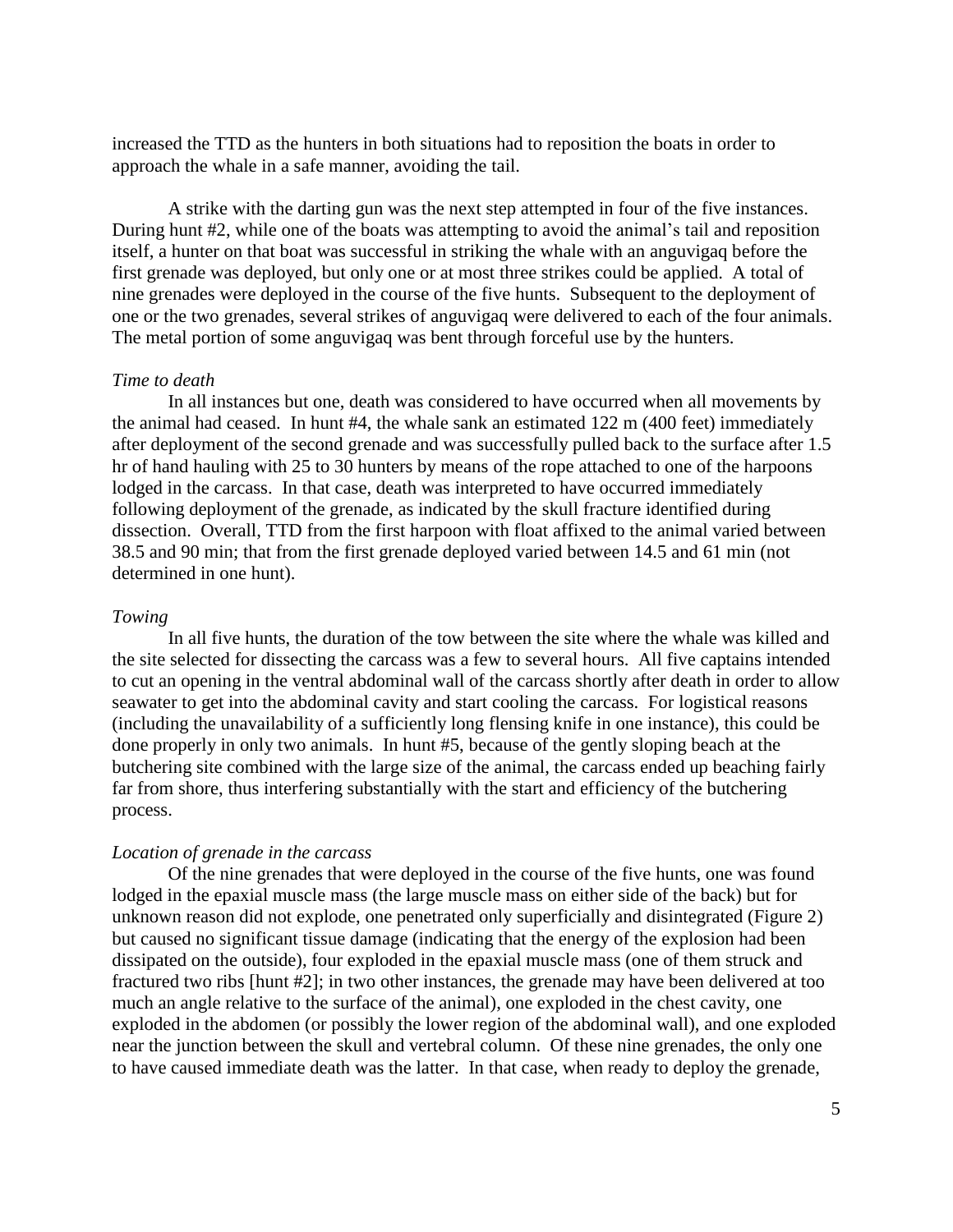the hunter had aimed specifically for the indentation approximately 1 m behind the blow hole.

The whole grenade that did not explode and remnants of seven of the eight other grenades that were deployed were found, thus confirming these grenades" final resting site within the animal. Extensive damage was generally evident in association with the grenades that exploded within the epaxial muscle mass, consisting of a large area of destruction of muscle tissue, approximately 1 m in diameter, accompanied by an abundant amount of partly clotted blood (Figure 3). The grenade that exploded in the chest cavity of the whale killed in hunt  $#1$ may have partly or completely destroyed one of the lungs as only one lung was located, although the observers left the site before being able to definitely confirm this on further dissection of the carcass. Interestingly, the presumed explosion of one of the grenades in the abdomen of the whale killed in hunt #3 was not associated with tears in the stomach and intestine; the liver, kidneys, and spleen of that whale were also intact except for some bleeding within one of the kidneys. A large portion of the rod part of the grenade was found in the muscle mass of the lower region of the abdominal wall of this whale, associated with some bleeding in the muscle. It is therefore possible that the explosion occurred partly within the abdominal wall, thus limiting the amount of damage within the abdomen. This was the only grenade that struck that whale. The grenade that exploded near the junction between the skull and vertebral column of the whale killed in hunt #4 was associated with a large fracture of the skull, a portion of which involved the brain cavity (Figure 4). Areas of bleeding could be found grossly on the surface of some portions of brain extracted by hand from the brain cavity of that whale, and many small areas of bleeding were found within the nervous tissue on microscopic examination.

## *Anguvigaq*

Most strikes of anguvigaq seemed to be delivered into the chest cavity, but some were also delivered into the abdomen in at least one animal and in muscle near the back end in another. It was difficult to confirm the exact location of the sites struck by anguvigaq. Lacerations in some organs of two animals were strongly suggestive of strikes from anguvigaq, especially since in one case they were associated with pools of clotted blood (Figure 5). Others, however, may have been produced during the dissection process, either from the flensing knives or when the organs were pulled out of the carcass with hooks.

The whales killed in hunts #2, #3 and #5 were of particular interest in relation to the use of the anguvigaq as a killing tool. In hunt #2, the first grenade did not explode and the second grenade exploded in the epaxial muscle mass, yet lacerations from anguvigaq strikes were evident in the chest and abdomen, and the whale presumably died from severe bleeding within the chest cavity. In hunt #3, only one grenade was deployed and pieces of the grenade were located in the abdominal wall, yet an abundant amount of blood was present in the chest cavity. The anguvigaq strikes may therefore have contributed at least as much as the grenade to that whale's death. In that case, the TTD from the first harpoon affixed to the whale was 34 minutes, the shortest of the five hunts observed. In hunt #5, the first grenade exploded in the epaxial muscle mass, and the second grenade caused no significant tissue damage, yet this animal had bled profusely within its chest cavity.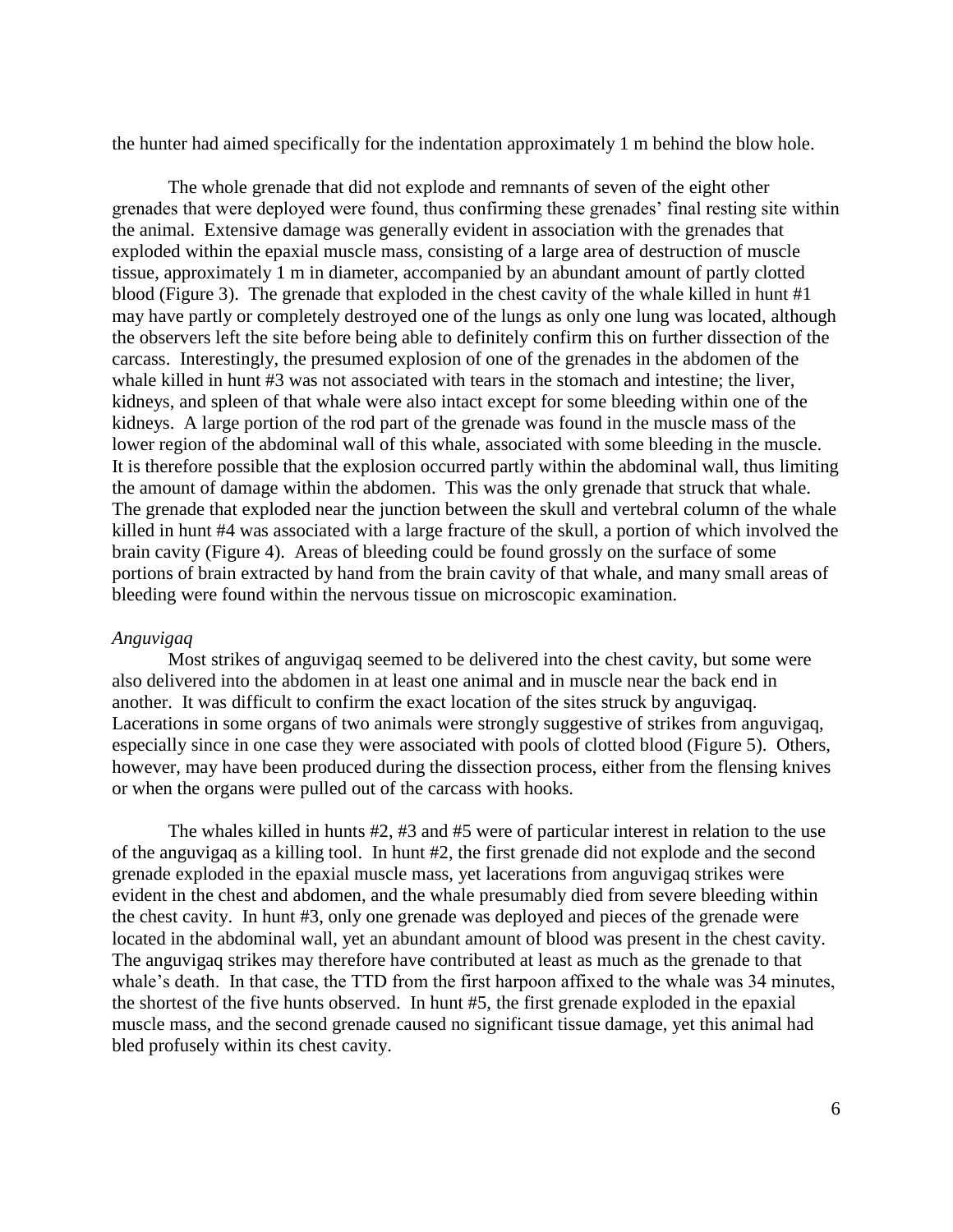## **Discussion**

A number of factors in a hunt can influence its success: water depth in the area of the hunt, behaviour of the whale once it is harpooned, presence and density of ice floes in the hunting area, state of the sea, and experience of the Captain and crew members with bowhead whales. While based on only five hunts, the observations documented in this report led to some important conclusions. For example, observations of hunt #4 confirmed the value of affixing one or more harpoons with long lines and floats to a whale early in the hunt, before proceeding with either the grenade or the anguvigaq, in order to reduce the risk of losing it after it has been injured or killed. Such is the rational for hunting belugas, narwhals, and walruses in some regions of the Arctic (NAMMCO 2011). In addition, the use of the anguvigaq as a secondary killing tool likely reduced the TTD in some hunts.

Knudsen (2005) claimed that a vast proportion of minke whales hit with a penthrite M99 grenade in the mid region of the chest or further toward the head died immediately or very rapidly. Based on this observation, Inuit hunters were originally encouraged to also aim for the chest cavity of the bowhead whale when deploying the penthrite grenade. However, the whale"s ribs obstructed the grenade"s path in one instance. Increasing the charge of the pusher in the darting gun in order to increase the grenade's momentum and thus its capacity to break through ribs into the chest cavity would also increase the possibility for the grenade to pass right through a smaller animal if it does not strike hard tissue, as it seemed to have almost done in the whale killed in hunt #3. Moreover, in contrast to the hunt for minke whales, explosion of the grenade within a bowhead whale's chest cavity does not seem to carry with it as high a likelihood of immediate or rapid death. The fact that grenades used in the Norwegian commercial hunt for minke whales contain 30 g of penthrite as compared to 20 g in the subsistence hunt for bowhead whales may be a factor, due to the size difference between bowhead whales and minke whales. However, the Norwegian hunt for minke whales utilizes a deck-mounted cannon that fires a harpoon with a penthrite M99 grenade, the harpoon being deployed from the vessel 15-20 m away (Knudsen and Øen 2003). In contrast, the bowhead whale hunt utilizes a hand-held darting gun on a 3-m pole, and the penthrite grenade is deployed directly against the whale"s back. Increasing the charge of penthrite for use on bowhead whales would carry with it an increased safety risk for the hunters.

## *Causes of death*

Strikes from the anguvigaq are likely to cause severe internal bleeding if they are delivered in the upper region of the chest, between ribs (intercostal spaces). In all whales, small and large, intercostal muscles in this region contain a very extensive network of blood vessels called "rete mirabile" ("wonderful net") which extends into the spinal canal where it surrounds the spinal cord and from there continues to the brain where it forms its main blood supply (Figure 6) (Marshall 2002). Laceration of this extensive network of blood vessels in intercostal muscles may thus not only cause severe bleeding within the chest cavity but also directly interfere with the supply of oxygen and nutrients to the brain. Three of the five hunts observed (#2, #3 and #5) illustrated the efficiency of the anguvigaq as a killing tool, particularly when the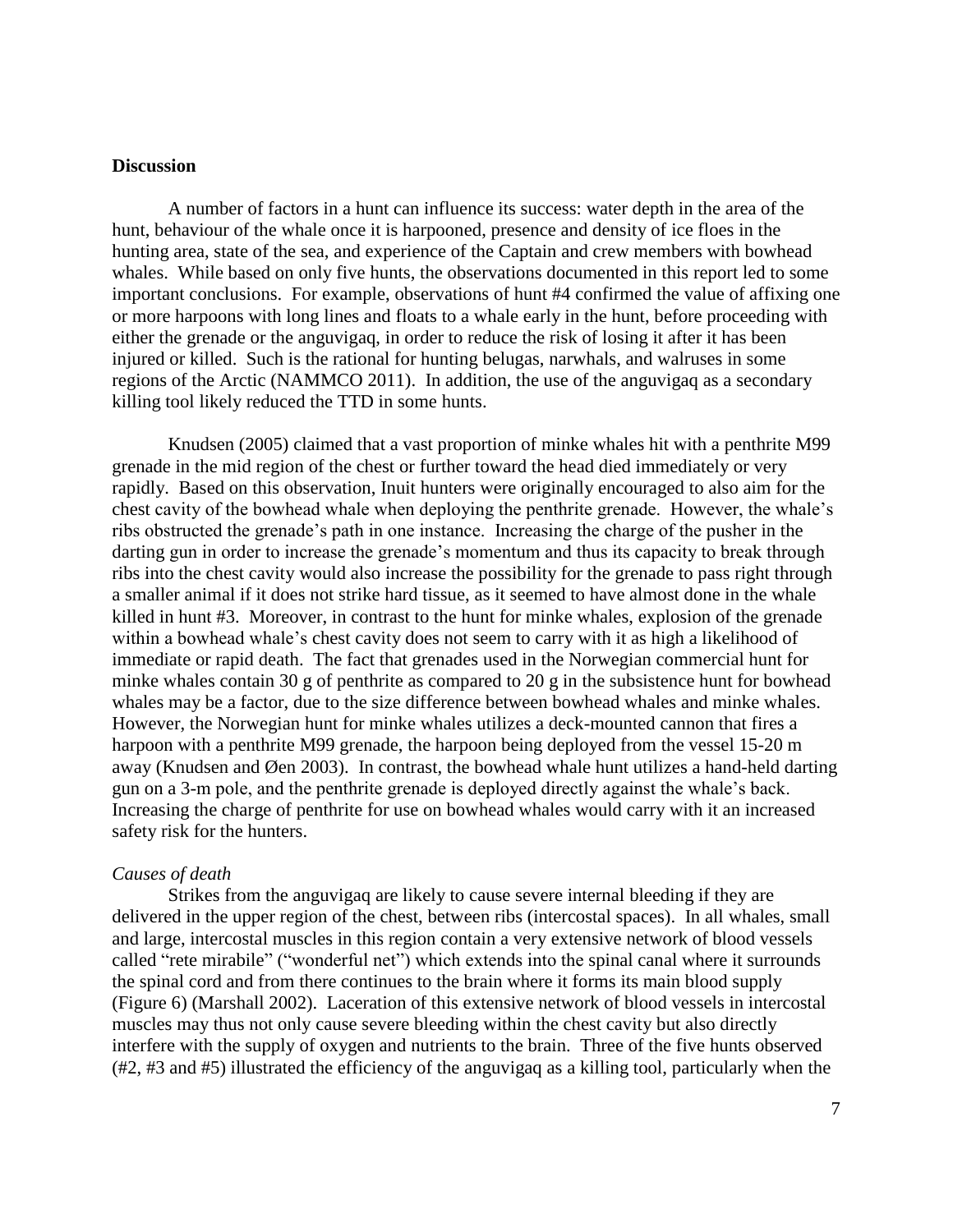chest region is struck. Despite extensive internal bleeding in the chest cavity observed in whales harvested in these three hunts, death was delayed. The apparent resistance of very large whales to death from blood loss may relate to their ability to contract blood vessels in their periphery and shift the contents of these blood vessels to vital organs such as brain and heart (as part of their normal diving adaptation), the large absolute oxygen store in their blood, and a low massspecific metabolic rate (Noren and Williams 2000).

Hunt #4 showed that a bowhead whale of at least moderate size can be killed immediately if the hunter succeeds in striking the animal in a strategic location with the darting gun, namely the junction between the skull and vertebral column. Landmarks determined before and after dissection of this particular whale"s head showed that striking the darting gun in the indentation located behind (caudal to) the blow hole should deliver the grenade to the appropriate location, provided that the strike is applied at right angle to the whale"s surface. This, however, requires that the harpooner be positioned directly above the whale while standing on or in the boat. A similar process has been adopted during the Alaskan Inupiat subsistence hunt whereby the grenade delivered at close range with a darting gun is aimed near the base of the skull, approximately 1.5 m behind the blow hole (Anonymous 2009). In the experience of Knudsen and Øen (2003) with minke whales, in all cases where skull fractures were observed, the detonation had occurred less than 1 m from the brain. According to these authors, depending on the distance, damage to the brain varied from severe lacerations to only multiple areas of bleeding in the brain and meninges, shown with further evidence microscopically, and akin to the damage associated with acute TBI in humans following a direct blow to the head. The latter pattern was observed in the whale killed in hunt #4. That hunt also showed the importance of having an experienced boat driver who is familiar with the behavior of bowhead whales, can anticipate the animal"s movements, and can thus get close to it at the safest possible time in order to allow the designated harpooner with grenade to strike the animal at the best possible location.

#### *Conclusions*

In view of the observations provided in this report, the penthrite grenade and anguvigaq can be considered complementary tools for hunting and killing bowhead whales. Both require close proximity to the whale, and thus a substantial amount of risk, for their application. However, it is probably quicker, and thus safer, to deploy the grenade than to deliver a deep strike of the anguvigaq into the whale"s intercostal muscles and vital organs such as heart and large blood vessels. The explosion of the first grenade seems to be able to weaken the animal substantially, at least temporarily, whether it occurs in the epaxial muscle mass or in the body cavities, thus making it easier for the hunters to use the anguvigaq and/or the second grenade. However, it also appears that the explosion of a single grenade is sufficient to kill a bowhead whale instantly if the strike is applied in a specific location, at the base of the skull, although placement of the initial grenade in this location is also more difficult and an increased risk to the crew.

It is important that observations of the subsistence hunts of bowhead whales by Inuitsanctioned observers be continued and expanded to all hunts in Nunavut. The observations and data collected will contribute to the continued improvements in techniques, equipment, and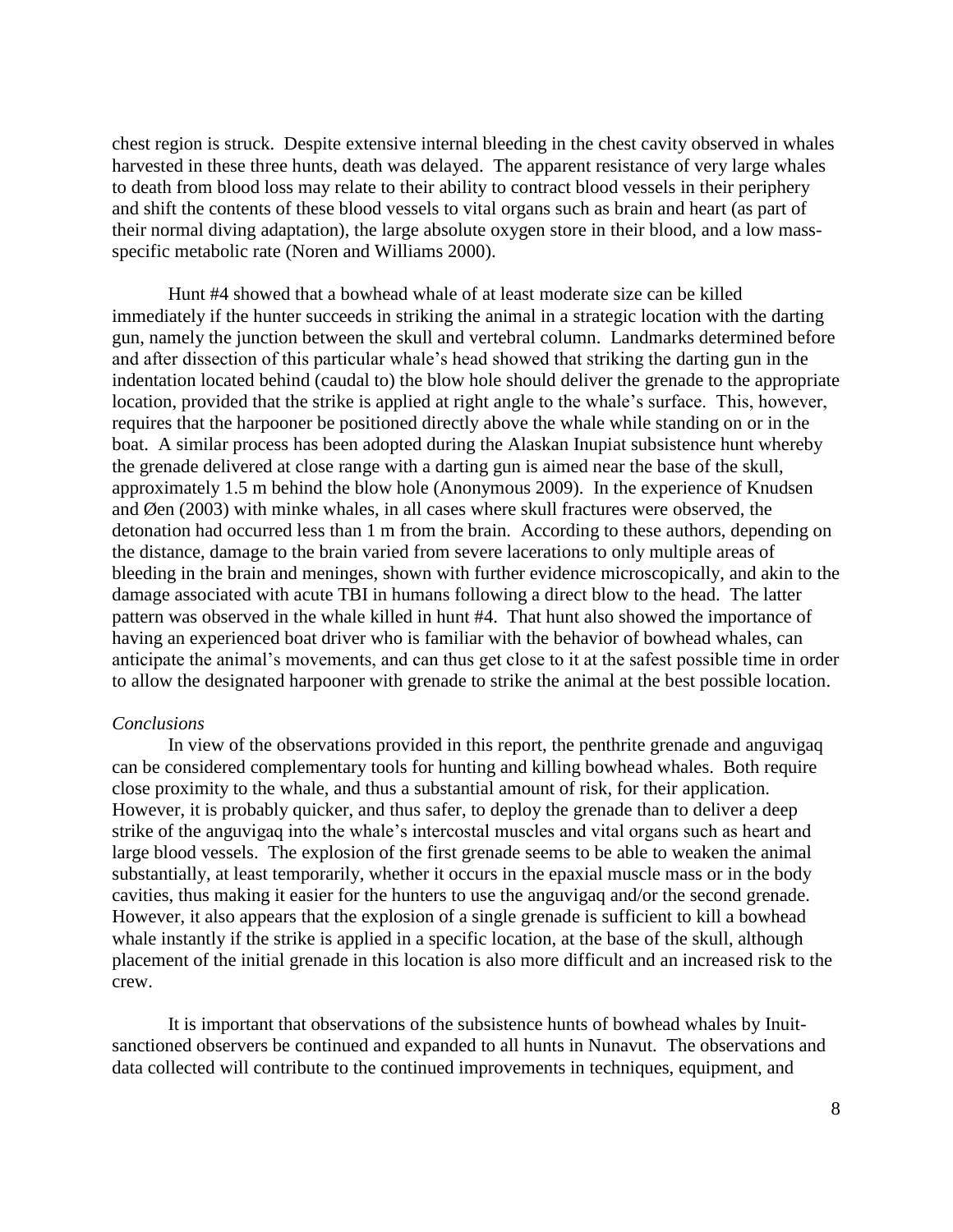methods used to harvest bowhead whales.

## **References**

Anonymous. 2009. Report on weapons, techniques, and observations in the Alaskan bowhead whale subsistence hunt. International Whaling Commission/61/WKM&AWI 4

Cosens SE, H Cleator, P Richard. 2006. Numbers of bowhead whales (*Balaena mysticetus*) in the eastern Canadian Arctic, based on aerial surveys in August 2002, 2003 and 2004. Fisheries and Oceans Canada, Canadian Science Advisory Secretariat Research Document 052.

Dueck LP, MP Heide-Jørgensen, MV Jensen, LD Postma. 2006. Update on investigations of bowhead whale (*Balaena mysticetus*) movements in the eastern Arctic, 2003–2005, based on satellite-linked telemetry. Fisheries and Oceans Canada, Canadian Science Advisory Secretariat Research Document 050.

Finley KJ. 2001. Natural history and conservation of the Greenland whale, or bowhead, in the northwest Atlantic. Arctic 54:55-76.

Heide-Jørgensen MP, KL Laidre, MV Jensen, L Dueck, LD Postma. 2006. Dissolving stock discreteness with satellite tracking: bowhead whales in Baffin Bay. Marine Mammal Science 22:34-35.

Heide-Jørgensen MP, KL Laidre, Ø Wiig, L Postma, L Dueck, L Bachmann. 2010. Large-scale sexual segregation of bowhead whales. Endangered Species Research 13:73-78.

Knudsen SK. 2005. A review of the criteria used to assess insensibility and death in hunted whales compared to other species. The Veterinary Journal 169:42-59.

Knudsen SK, E Øen. 2003. Blast-induced neurotrauma in whales. Neuroscience Research 46:377-386.

Koski WR, SH Ferguson. 2012. Review of methods for Eastern Canada-West Greenland bowhead whale (*Balaena mysticetus*) population abundance estimation. Fisheries and Oceans Canada. Canadian Science Advisory Secretariat Research Document 2012/017.

Laugrand F, J Oosten. 2015. Hunters, Predators and Prey. Inuit Perceptions of Animals. Berghahn Books, New York. 408 pp.

Marshall CD. 2002. Morphology, functional. *In:* Encyclopedia of Marine Mammals. WF Perrin, B Würsig, JGM Thewissen (eds.). Academic Press, San Diego. pp.759-774.

McCartney AP, JM Savelle. 1993. Bowhead whale bones and Thule Eskimo subsistence-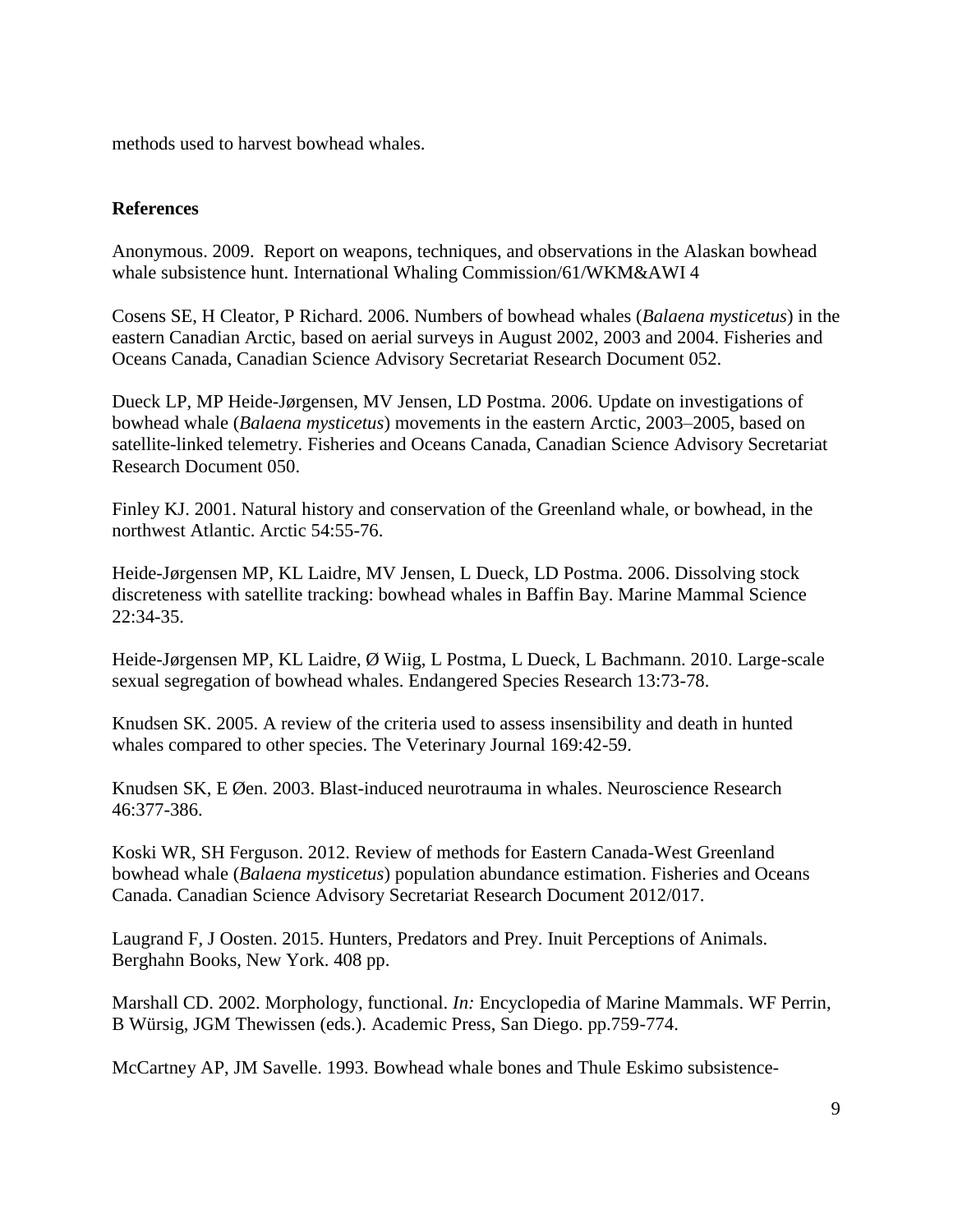settlement patterns in the central Canadian Arctic. Polar Record 29, 1–12.

Noren SR, TM Williams. 2000. Body size and skeletal muscle myoglobin of cetaceans: adaptations for maximizing dive duration. Comparative Biochemistry and Physiology A 126:181–191.

North Atlantic Marine Mammal Commission (NAMMCO). 2004. Report of the NAMMCO workshop on hunting methods for seals and walrus. Copenhagen, Denmark, 60 pages.

North Atlantic Marine Mammal Commission (NAMMCO). 2011. Report of the NAMMCO Expert Group meeting to assess the hunting methods for small cetaceans. Copenhagen, Denmark, 40 pages.

Øen EO. 1995. A new penthrite grenade compared to the traditional black powder grenade: effectiveness in the Alaskan Eskimos' hunt for bowhead whales. Arctic 48:177-185.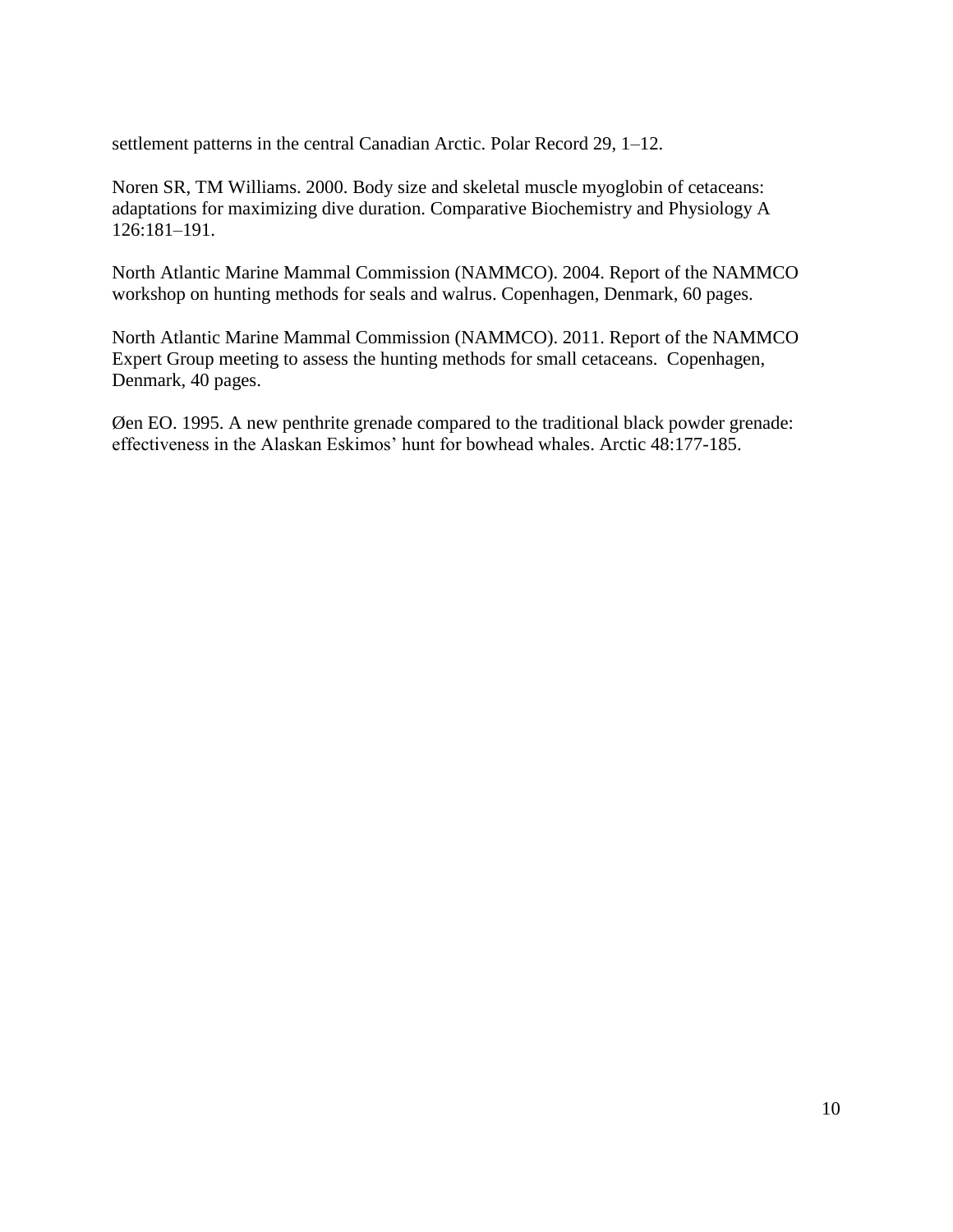| Details of the hunt                           | Hunt #1, 2010                                             | Hunt #2, 2011                                                      | Hunt #3, 2012                             | Hunt #4, 2013                                                          | Hunt #5, 2014                                   |
|-----------------------------------------------|-----------------------------------------------------------|--------------------------------------------------------------------|-------------------------------------------|------------------------------------------------------------------------|-------------------------------------------------|
| Date (August)                                 | 5                                                         | 15                                                                 | 11                                        | 6                                                                      | $2 - 3$                                         |
| Location                                      | Eclipse Sound,<br>south end of Navy<br><b>Board Inlet</b> | 50 km southeast of<br>Iqaluit, on west<br>side of Frobisher<br>Bay | western side of<br><b>Admiralty Inlet</b> | mouth of Kingnait<br>fiord, 20 km north-<br>east of Kekerten<br>island | north of Cape<br>Christian, near<br>Clyde River |
| Captain                                       | Charlie Inuarak                                           | Solomon Awa                                                        | Tommy Tatatuapik                          | Simeonie<br>Keenainak                                                  | David Iqaqrialu                                 |
| Number of boats<br>participating              | 5                                                         | 6                                                                  | $\overline{7}$                            | $4$ to $6$                                                             | $\overline{7}$                                  |
| Gender of whale                               | male                                                      | male                                                               | male                                      | male                                                                   | female                                          |
| Body length (m)                               | 12.8                                                      | 14.3                                                               | 8.8                                       | 11.9                                                                   | 16                                              |
| Tail width (m)                                | not available                                             | not available                                                      | 2.87                                      | 4.57                                                                   | 5.5                                             |
| Number of<br>harpoons with<br>floats deployed | 3                                                         | 3                                                                  | $\overline{2}$                            | $\overline{4}$                                                         | 4                                               |
| Number of<br>penthrite grenades<br>deployed   | $\overline{2}$                                            | $\overline{2}$<br>(1 failed to<br>detonate)                        | 1                                         | $\overline{2}$                                                         | $\overline{2}$                                  |
| Time from first<br>harpoon to death<br>(min)  | 55                                                        | 53                                                                 | 34                                        | 38.5                                                                   | 90                                              |

Table 1. Details of observations of subsistence hunts of bowhead whales (*Balaena mysticetus*) by five Nunavut communities between 2010 and 2014.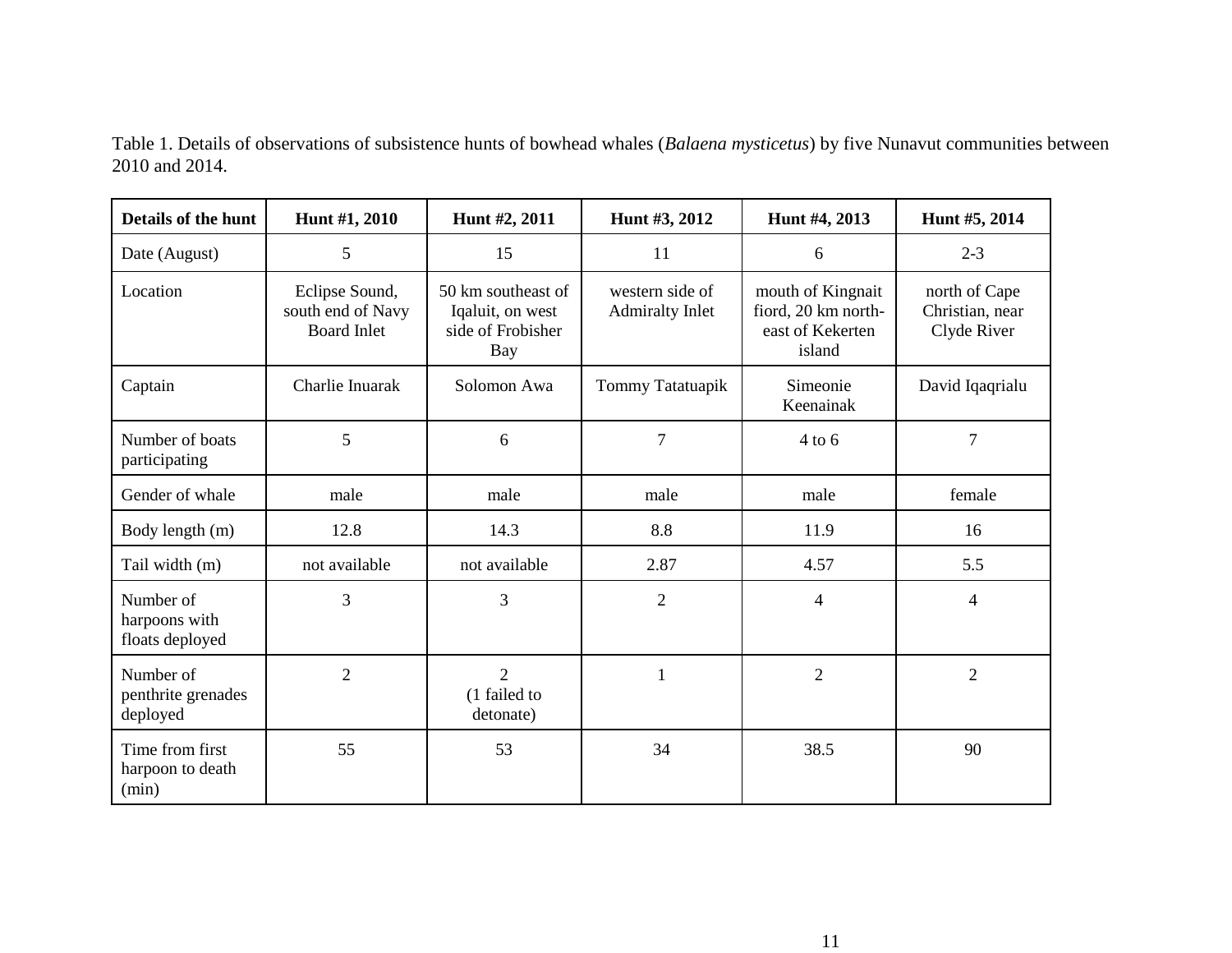| Time from first<br>grenade to death<br>(min)                        | not available                                                                                                          | 36                                                                                          | 18                                                                                                                                                                                                                                       | 14.5                                                                                                                                                   | 61                                                                                                                                                                                                                |
|---------------------------------------------------------------------|------------------------------------------------------------------------------------------------------------------------|---------------------------------------------------------------------------------------------|------------------------------------------------------------------------------------------------------------------------------------------------------------------------------------------------------------------------------------------|--------------------------------------------------------------------------------------------------------------------------------------------------------|-------------------------------------------------------------------------------------------------------------------------------------------------------------------------------------------------------------------|
| Site of first<br>grenade application                                | left side of dorsal<br>midline, near the<br>body's midpoint                                                            | approximately 3 m<br>behind blow hole,<br>slightly on left side<br>of dorsal midline        | (fired underwater)<br>slightly left of<br>dorsal midline; went<br>obliquely, from left<br>to right and from<br>back to front,<br>through the whole<br>abdomen; detonator<br>found 10 cm from<br>the skin surface<br>ventrally            | at an angle in<br>cranial (forward)<br>region of<br>indentation behind<br>the blowhole                                                                 | approximately 1 m<br>behind blow hole,<br>on left side of<br>dorsal midline                                                                                                                                       |
| Site of first<br>grenade explosion /<br>associated gross<br>lesions | right side of chest<br>cavity $\frac{1}{2}$ right lung<br>may have been<br>largely, if not<br>completely,<br>destroyed | did not explode<br>(lodged in muscle)<br>mass, some of it<br>torn and filled with<br>blood) | abdominal cavity,<br>but also possibly<br>ventral region of<br>abdominal wall /<br>abundant amount of<br>blood in abdominal<br>cavity (partly<br>caused by<br>anguvigaq strikes?);<br>no evidence of<br>ruptured stomach or<br>intestine | cranial (forward)<br>region of left<br>epaxial muscle<br>mass / large area of<br>muscle very mushy<br>and containing an<br>abundant amount<br>of blood | epaxial muscle<br>mass on left side,<br>approximately 1 m<br>deep and 2m<br>caudal to the entry<br>wound; not<br>possible to<br>accurately assess<br>gross lesions<br>because of post-<br>mortem<br>decomposition |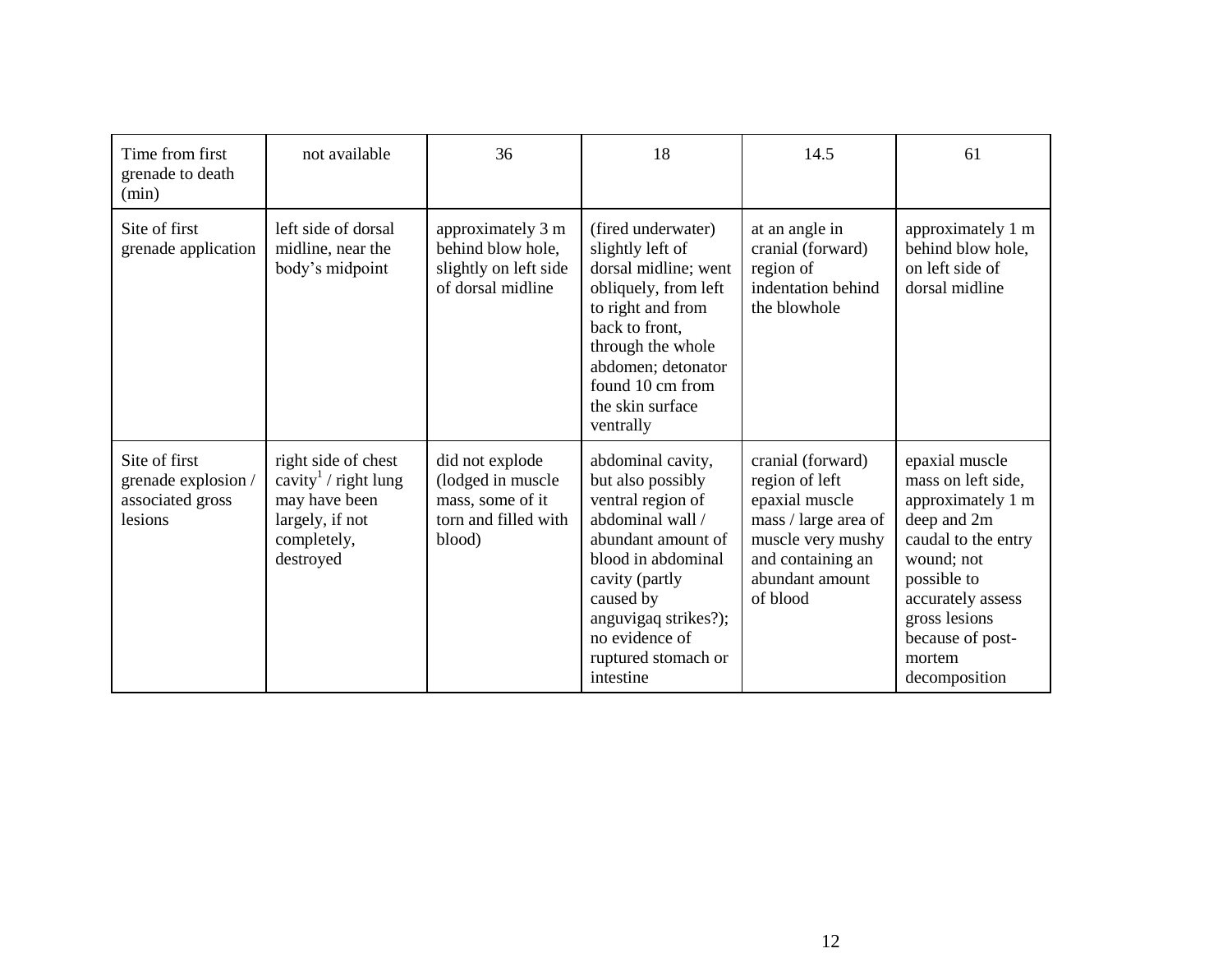| Site of second<br>grenade application                                | right side of dorsal<br>midline, less than 1<br>m cranial (forward)<br>to the strike from<br>the first grenade    | approximately 3 m<br>behind blow hole,<br>slightly on right<br>side of dorsal<br>midline                                                                  | not used       | at right angle in<br>caudal (back)<br>region of<br>indentation behind<br>the blowhole (later<br>measured as 1 m<br>from back of blow<br>hole)                                                                                                                                                | on left side of the<br>whale; large puff<br>of smoke emerged<br>from site of<br>penetration as the<br>grenade exploded                                                                                                                                                                                                                            |
|----------------------------------------------------------------------|-------------------------------------------------------------------------------------------------------------------|-----------------------------------------------------------------------------------------------------------------------------------------------------------|----------------|----------------------------------------------------------------------------------------------------------------------------------------------------------------------------------------------------------------------------------------------------------------------------------------------|---------------------------------------------------------------------------------------------------------------------------------------------------------------------------------------------------------------------------------------------------------------------------------------------------------------------------------------------------|
| Site of second<br>grenade explosion /<br>associated gross<br>lesions | right chest region of<br>epaxial muscle mass<br>$\frac{\text{struck a rib?}}{1}$<br>large cavity at this<br>level | epaxial muscle<br>mass / (large area<br>torn and filled with<br>blood); complete<br>fracture of two<br>right ribs (7th and<br>8th) in their mid<br>region | not applicable | left side of junction<br>between skull and<br>spine $/\log$<br>fracture<br>(approximately 0.5)<br>m) of back part of<br>skull on left side;<br>several small areas<br>of bleeding on<br>surface of, but not<br>within, some<br>portions of brain<br>and spinal cord<br>examined <sup>4</sup> | near commissure of<br>the mouth on left<br>side, 1m ventral to<br>blowhole and<br>slightly caudal to<br>it; one end of<br>remnant of rod<br>portion of grenade<br>found only<br>approximately 10<br>cm from skin<br>surface; detonator<br>found by palpation<br>in what felt like a<br>softball-size pocket<br>roughly 30 cm<br>from skin surface |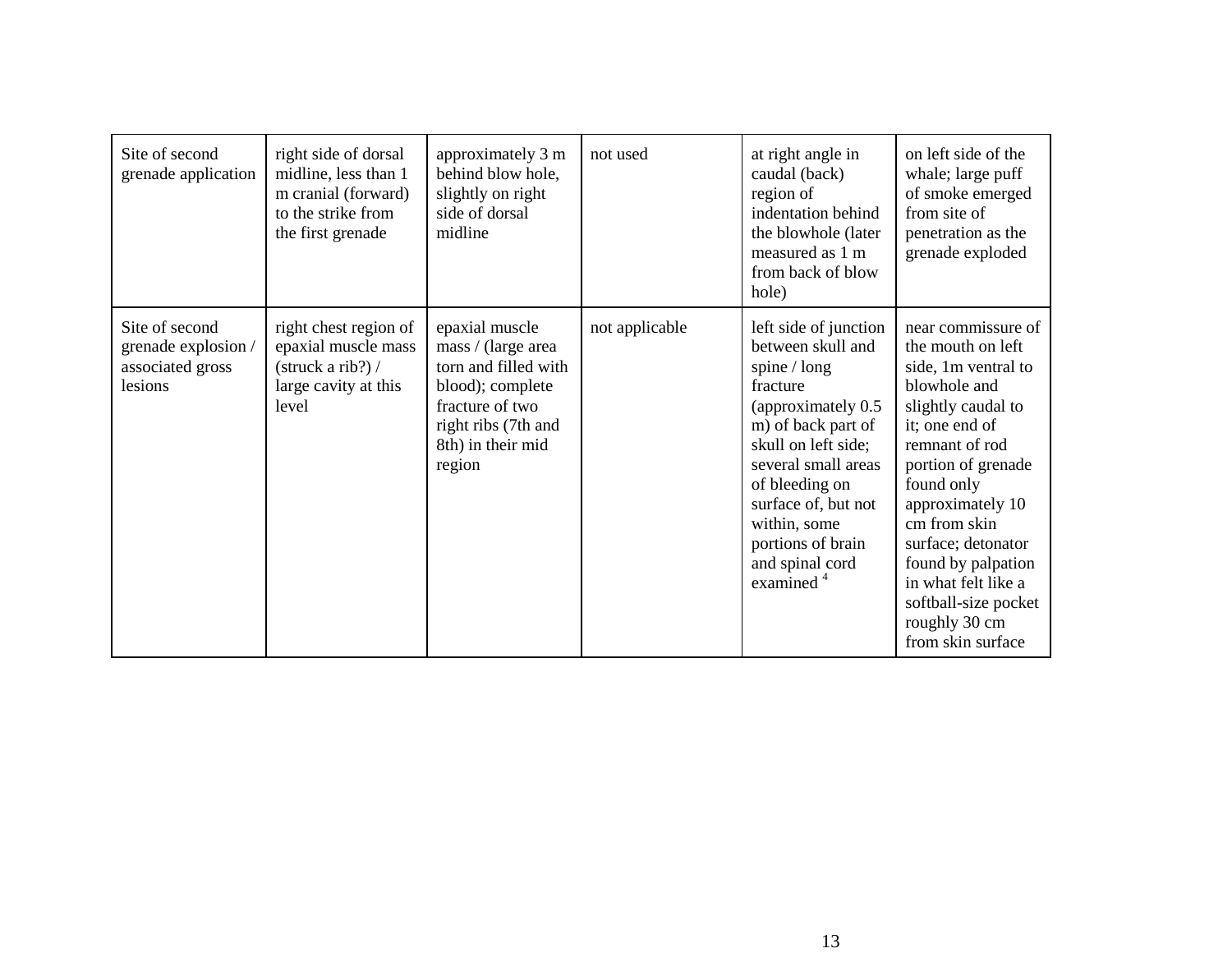| Strikes from<br>anguvigaq                  | after first and<br>second grenades; in<br>chest in both<br>instances                                                                      | before first grenade<br>(only one or at<br>most three strikes),<br>presumably in<br>$lung2$ ; many after<br>second grenade                                                                                                                                 | several by one<br>hunter after first<br>grenade, on right<br>side, in two<br>locations (one<br>behind the other),<br>presumably in $lung^3$ ;<br>then, several strikes<br>from different<br>hunters                               | after first grenade<br>only;<br>approximately 0.3<br>m behind caudal<br>(back) edge of left<br>flipper | many strikes after<br>first grenade; many<br>more strikes after<br>second grenade                                                                                                                                                                                                                 |
|--------------------------------------------|-------------------------------------------------------------------------------------------------------------------------------------------|------------------------------------------------------------------------------------------------------------------------------------------------------------------------------------------------------------------------------------------------------------|-----------------------------------------------------------------------------------------------------------------------------------------------------------------------------------------------------------------------------------|--------------------------------------------------------------------------------------------------------|---------------------------------------------------------------------------------------------------------------------------------------------------------------------------------------------------------------------------------------------------------------------------------------------------|
| Injuries from<br>anguvigaq strikes         | numerous small<br>lacerations in heart,<br>most of them<br>superficial (on outer<br>surface); at least two<br>lacerations in left<br>lung | lacerations in<br>dorso-lateral<br>surface of left lung<br>(right lung not<br>examined);<br>abundant amount<br>of clotted blood in<br>ventral region of<br>chest cavity;<br>several blood clots<br>over sites of<br>laceration of some<br>intestinal loops | very large amount<br>of mainly clotted<br>blood in left side of<br>chest cavity (right<br>side could not be<br>examined); several<br>cuts in lungs (could<br>also have been<br>caused by flensing<br>knives during<br>dissection) | no lacerations<br>observed, but<br>abundant amount<br>of blood in chest<br>cavity                      | large area of<br>hemorrhage and<br>muscle destruction<br>in left caudal<br>hypaxial muscle<br>mass; abundant<br>amount of blood in<br>thoracic cavity<br>(some injuries<br>identified in<br>internal surface of<br>thoracic wall);<br>large amount of<br>blood in first<br>stomach<br>compartment |
| Duration of tow to<br>butchering site (hr) | $3.5 - 4$                                                                                                                                 | not available                                                                                                                                                                                                                                              | 3.25                                                                                                                                                                                                                              | $5.5 - 6$                                                                                              | 2.75 <sup>6</sup>                                                                                                                                                                                                                                                                                 |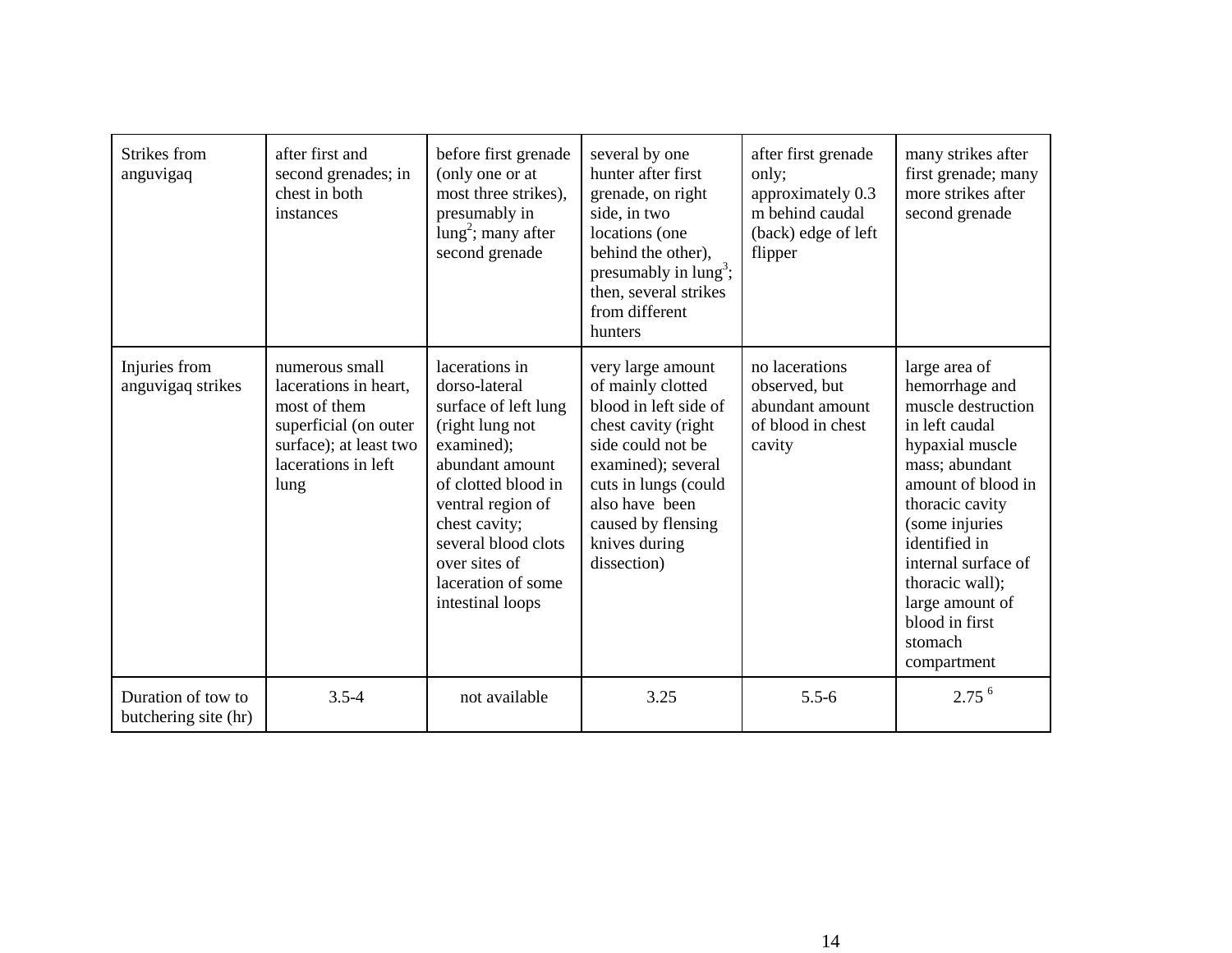| Interval between   | not available | $7 - 7.5$ <sup>5</sup> | $10.5^{\degree}$ |
|--------------------|---------------|------------------------|------------------|
| death and start of |               |                        |                  |
| butchering process |               |                        |                  |
| (hr)               |               |                        |                  |

<sup>1</sup> The whale's blowhole sprayed an abundant amount of blood shortly afterwards.

<sup>2</sup> A fine mist of blood was ejected from the blowhole 6 min after the first grenade (which did not explode); some bloody foam was seen floating on the water surface 10 min later.

<sup>3</sup> Much blood came out of the blowhole as the whale exhaled after the first grenade exploded (in the abdomen or in the lower region of the abdominal wall, not in the chest cavity) and after several anguvigaq strikes were given; blood and also bubbles came out of one of the anguvigaq wounds.

<sup>4</sup> Small area of bleeding under the meninges on the surface of the spinal cord at its exit from the brain cavity. Small blood clots on the surface of some of the portions of brain (mainly cerebellum) extracted by hand from the brain cavity. No bleeding evident grossly within the nervous tissue itself; however, abundant amount of red blood cells around many small blood vessels in the nervous tissue throughout the brain on microscopic examination, indicating rupture of these blood vessels. There were also many large blood clots in the abdomen and extensive bruises on the external surface of some loops of intestine – result of some anguvigaq strikes and/or of severe pressure waves generated by explosion of the first grenade?

 $<sup>5</sup>$  The whale sank immediately after death, and it took 1.5 hr to pull it back to the surface.</sup>

<sup>6</sup> The carcass beached in shallow water approximately 300 m from shore.

<sup>7</sup> Several attempts were made by three bulldozers to bring the carcass closer to shore. Dissection was started when the carcass was still approximately 50 m from shore at low tide, but still in 1-2 m of water. There were subsequently many long interruptions because of high tide and of further attempts by the bulldozers to pull the carcass ashore.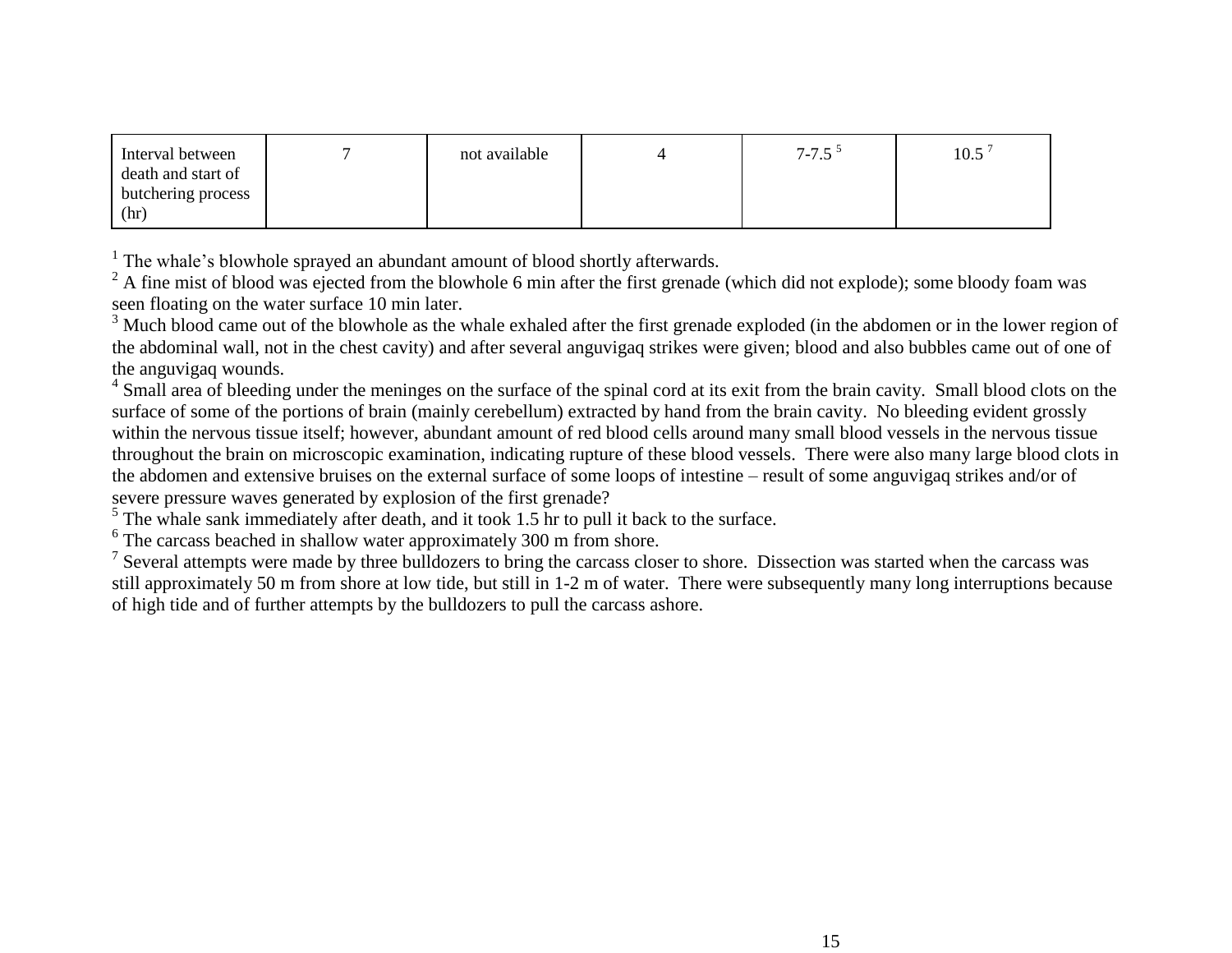

Figure 1. Darting gun (above), grenade (G) and its detonator (D). The arrow points to where the wooden pole is inserted into the darting gun.



Figure 2. Remnants of the second grenade deployed in the whale harvested in hunt #5.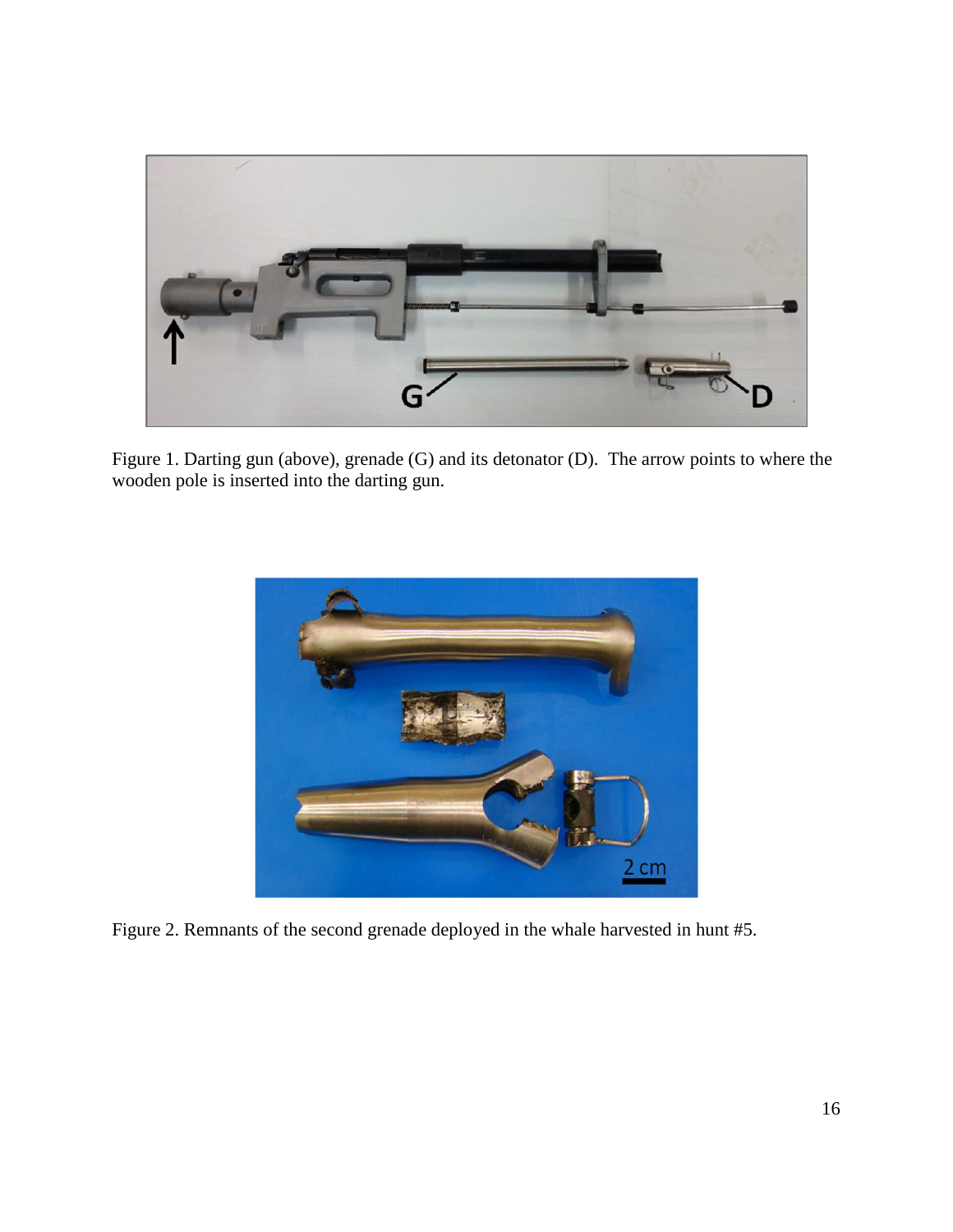

Figure 3. Large area (outlined by arrows) of destruction of, and bleeding within, the right epaxial muscle mass of a bowhead whale (hunt #2), caused by explosion of a penthrite grenade. The tip of the knife points to one of two fractured ribs.



Figure 4. Fracture of left occipital condyle (arrows) extending along the left side of the skull (Fx) in a bowhead whale (hunt #4), caused by explosion of a penthrite grenade near the junction between skull and vertebral column. The gaping hole to the right of the arrows is where the spinal cord would extend from the brain into the vertebral canal.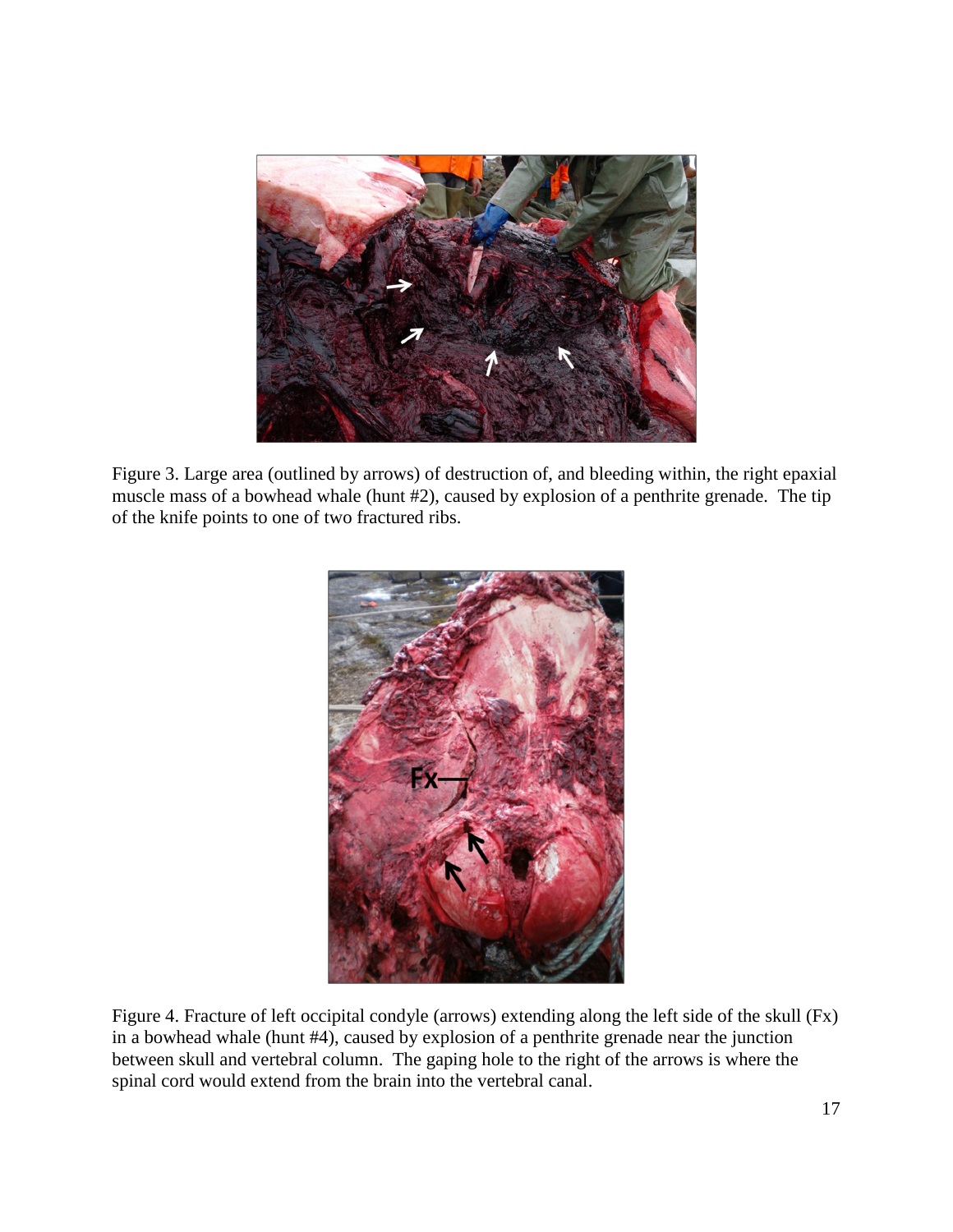

Figure 5. A) Lacerations on surface of left lung (Lu) of a bowhead whale (hunt #2) attributed to strikes of anguvigaq. Small pools of clotted blood (arrows) are free in the chest cavity.



Figure 5. B) An abundant amount of blood (bl) also covers some intestinal loops in the abdomen of this whale. A few lacerations of the intestinal wall, likely caused by anguvigaq strikes, are visible (arrows).